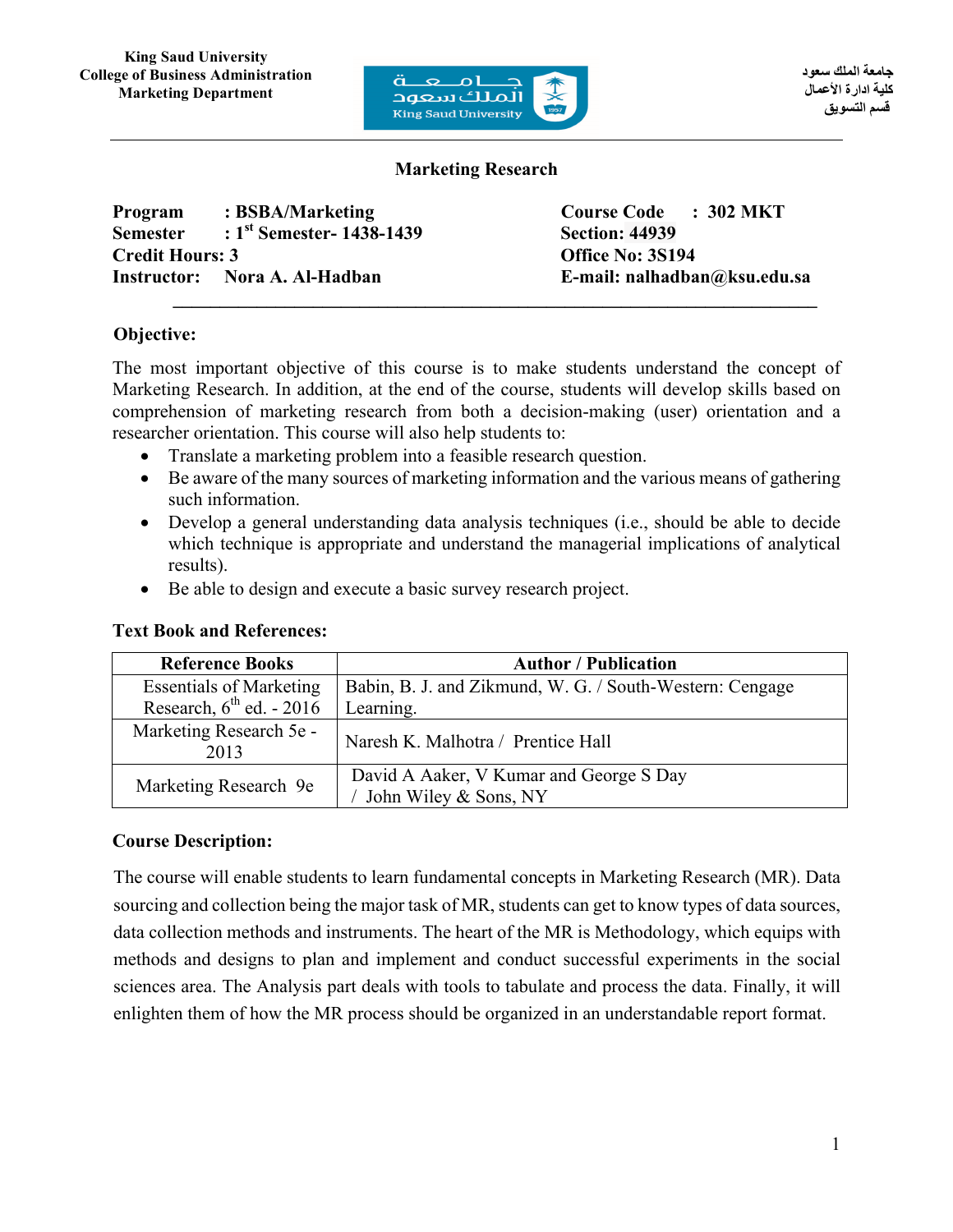

**Method of Assessment** (100 total potential marks)

Students will be evaluated as follow:

| Mid T<br>erm  | Project | Assignments and attendance | <b>Final</b><br>Exam |
|---------------|---------|----------------------------|----------------------|
| points<br>ر _ | points  | points                     | points<br>41         |

### 1. **Exams:**

There will be two exams as follows:

| <b>Exams</b>      | <b>Marks</b> | Dates                      | Chapters     |
|-------------------|--------------|----------------------------|--------------|
| <b>Mid Term</b>   | 25 marks     | Week (8), Monday 6/11/2017 | 1.3.4.5.7    |
| <b>Final Exam</b> | 40 marks     |                            | ,11,12,14,16 |

- There will **be no make–up Exams for mid-terms** without official excused documentation for your absence.
- Exams are comprehensive. Each exam will cover chapters from the assigned readings of the textbook, Power Point Slides, and lectures. Exams will consist of multiple-choice, true and false statements, and essay questions.

# 2. **Group project**

- Group project report and presentation (25 marks).
- The assessment of group projects will depend on two rubrics, one for the whole group activity in the written report preparation, and the other for the oral report presentation. The total score you get of the two rubrics is divided by 6 to get your actual marks in the project (out of 25) in preparing and presenting the project.

### **3. Assignments and attendance**

- Four group assignments (6 marks/1.5 marks each).
- Attendance and participation (4 marks).

**Attendance Policy**: You should be in at the beginning of the hour, lateness is not accepted. Students are expected to attend every class, having completed the reading assignments, and well prepared and ready to participate in class discussions, exercises, and homework. Use your own judgment; attendance usually has a high correlation with how well you do in a course**. Each unexcused missed class will result in a deduction of half a mark from the total marks for the course**.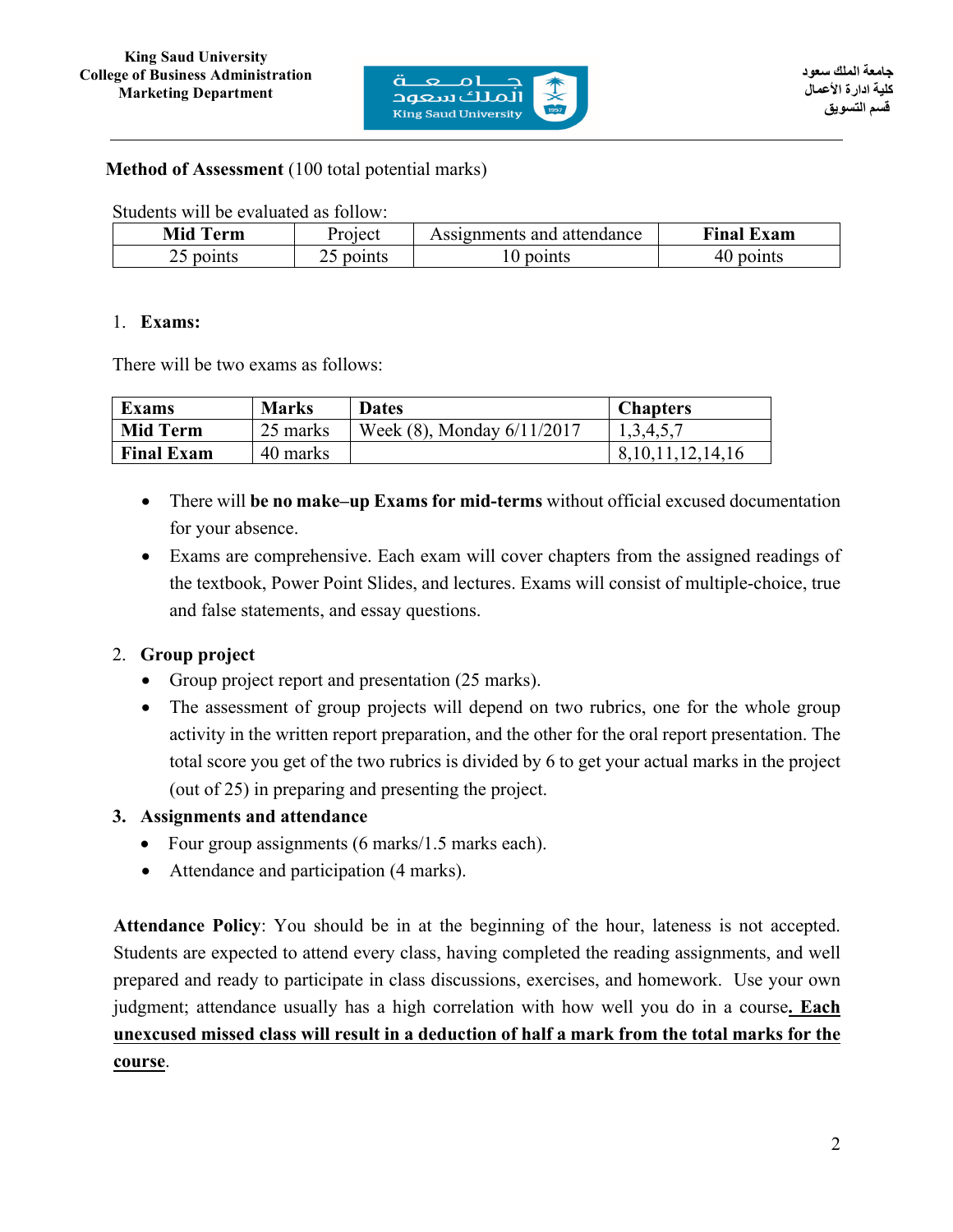

### **It is the university policy to insure that students take full advantage of their classes. In case of unexcused absences exceeding %25 of semester classes, the student will be penalized with (حرمان(.**

### **Academic Dishonesty: If you are caught cheating, University policy will be enforced.**

### **Students with special needs:**

If you are special need student, please inform me as soon as possible so that I can do my best to make the class friendly. In the case of injuries that prevent a student from executing his daily course work, the student is advised to keep me posted to accommodate his needs.

| Weeks                   | <b>Chapter</b> |                                                                  |  |  |  |
|-------------------------|----------------|------------------------------------------------------------------|--|--|--|
| $\mathbf{1}$            | Chapter 1      | The Role of Marketing Research                                   |  |  |  |
| $\overline{2}$          | Chapter 3      | The Marketing Research Process                                   |  |  |  |
| $\overline{\mathbf{3}}$ | Chapter 4      | The Human Side of Marketing Research: Organizational and Ethical |  |  |  |
|                         |                | <b>Issues</b>                                                    |  |  |  |
| $\overline{\mathbf{4}}$ | Chapter 5      | Qualitative Research Tools                                       |  |  |  |
|                         | Project        | Assignment #1                                                    |  |  |  |
|                         | progress       | <b>Research Problem</b>                                          |  |  |  |
| 5                       | Chapter 7      | <b>Survey Research</b>                                           |  |  |  |
|                         | Project        | Assignment #2                                                    |  |  |  |
|                         | progress       | objectives and Hypotheses                                        |  |  |  |
| 6                       | Chapter 8      | Observation                                                      |  |  |  |
| $\overline{7}$          | Chapter 10     | Measurement and Attitude scaling                                 |  |  |  |
|                         | Project        | Assignment #3                                                    |  |  |  |
|                         | progress       | Research design and data collection methodology                  |  |  |  |
| 8                       | Chapter 10     | Measurement and Attitude scaling                                 |  |  |  |
|                         |                | Mid Term: Chapters (1,3,4,5,7) Monday6/11/2017                   |  |  |  |
|                         |                |                                                                  |  |  |  |
| 9                       | Chapter 11     | Questionnaire Design                                             |  |  |  |
| 10                      | Chapter 12     | Sampling Designs and Sampling Procedures                         |  |  |  |
|                         | Project        | Assignment #3                                                    |  |  |  |
|                         | progress       | The questionnaire (Data Collection Instrument)                   |  |  |  |
|                         |                |                                                                  |  |  |  |
| 11                      | Chapter 14     | Basic Data Analysis                                              |  |  |  |
| 12                      | Chapter 16     | <b>Communicating Research Results</b>                            |  |  |  |
| 13                      |                | Group Project Final Report and Presentations                     |  |  |  |
| 14                      |                |                                                                  |  |  |  |

### **Weekly Subjects**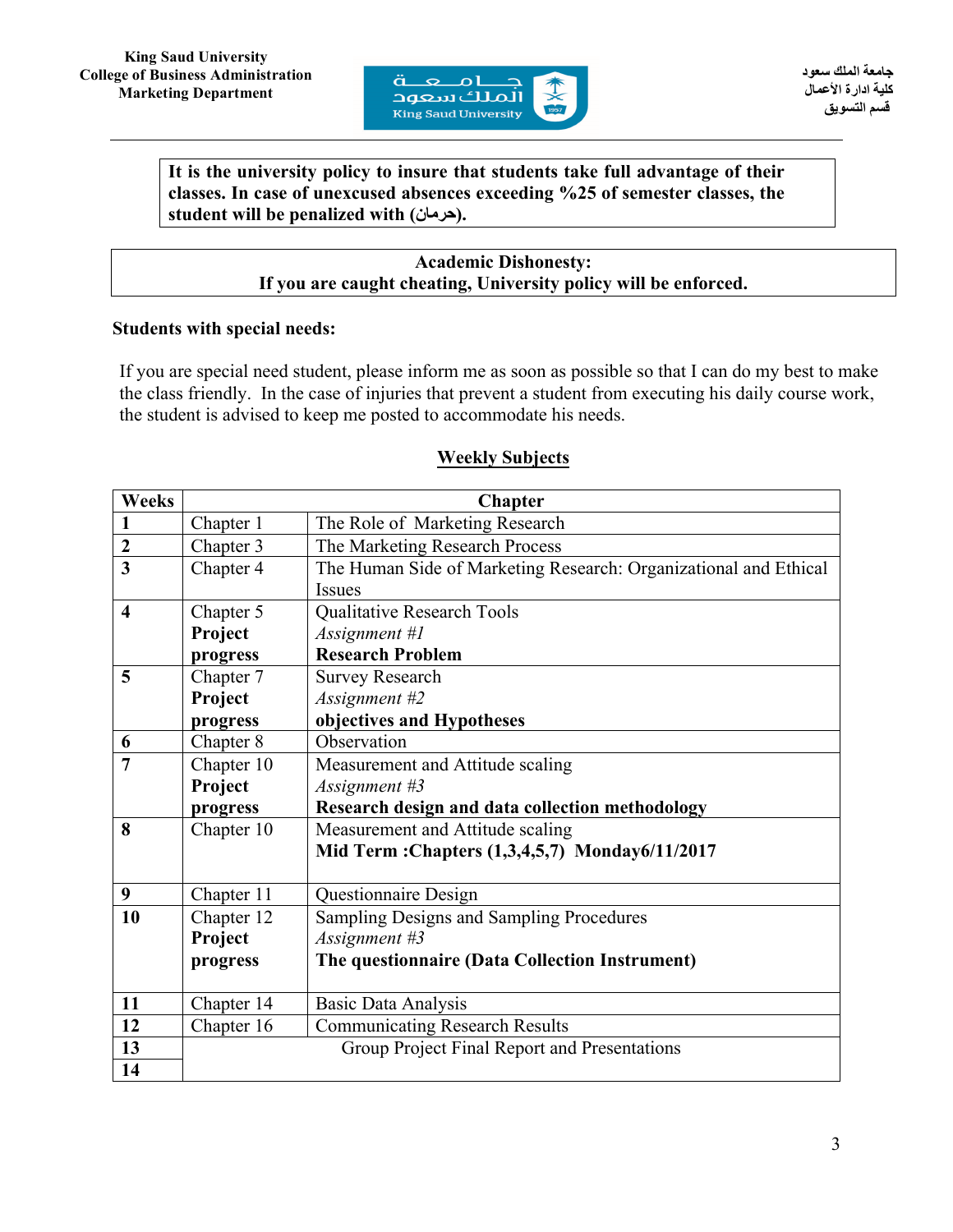

# **Term Project:**

The term project must undertake in groups. The main task is to make a complete marketing research on one of the subjects (must approved by instructor), and to write a report about it. The project report should not exceed 30 pages (not include appendixes), typed double-space, in English. Font (Times New Roman) size (12), and edited for spelling and grammatical errors.. Both soft and hard copy of the material should be provided. A presentation by the group (all members should participate) is required.

The final report should include the following:

- 1. Introduction
- 2. Literature review using latest references after 2010 (at least 15 reference).
- 3. Research model and Hypotheses
- 4. Research design (sampling, data collection method)
- 5. Analysis of the results using SPSS.
- 6. Findings and conclusion.
- 7. Theoretical and managerial implication.

**NOTE: be aware that Plagiarism (copy & past) is prohibited and will cause in losing the whole grade for the project.**

# **Assignment:**

Will be submitted by the group according to the dates presented in the table above. Both soft and hard copy are required. **Late submission is unacceptable and will result in a deduction of the total mark of the assignment.**

# • **Cover Page includes the following:**

- Program name. **(BSBA/Marketing)**
- Course name and instructor name
- Section and Group number.
- Student's names and student ID.
- Title and number of the assignment/project
- Date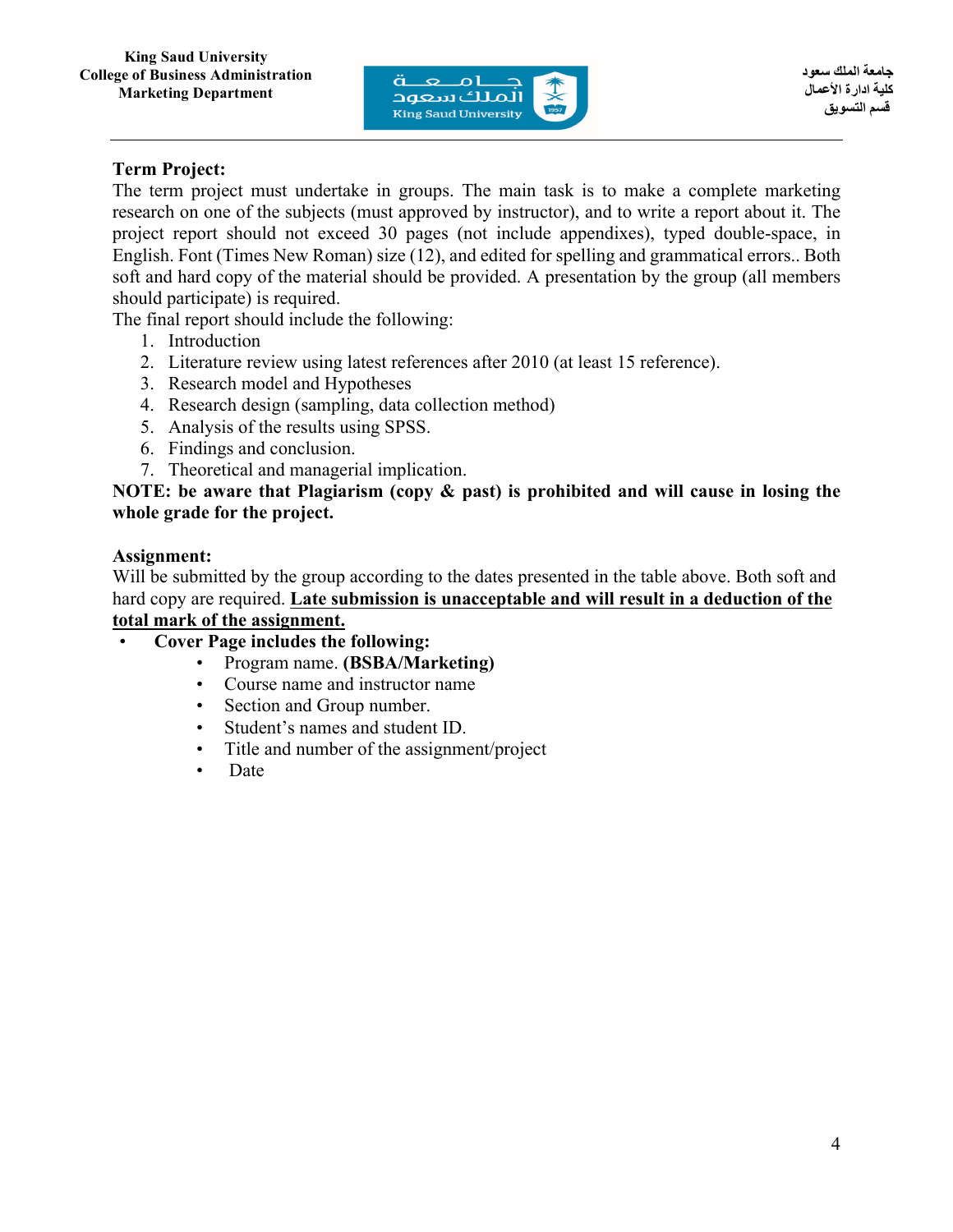

# **Appendices**

# **Scoring Rubric for the written Report preparation (Group Assessment)**

**Group Project Title:** 

**Group No.:** 

**Student Names:** 

| <b>Clarity of research problem</b>              | O               |  |                  | 3 |   |    |
|-------------------------------------------------|-----------------|--|------------------|---|---|----|
| Consistency of the research problem, objectives | 0               |  | 2                | 3 |   |    |
| <b>And hypotheses</b>                           |                 |  |                  |   |   |    |
| Relevance of sample and validity of data        | 0               |  | 2                | 3 |   |    |
| collection instrument                           |                 |  |                  |   |   |    |
| Objectivity of field work and data analysis     | 0               |  | 2                | 3 | 4 |    |
| Accuracy of findings and reasonability          |                 |  | 2                | 3 | 4 |    |
| of recommendations                              |                 |  |                  |   |   |    |
| References and physical evidence                | 0               |  | $\boldsymbol{2}$ | 3 | 4 |    |
| <b>Total</b>                                    |                 |  |                  |   |   |    |
|                                                 | CCDDE<br>TOT AT |  |                  |   |   | 20 |

**TOTAL SCORE \_\_\_\_\_\_\_ / 30**